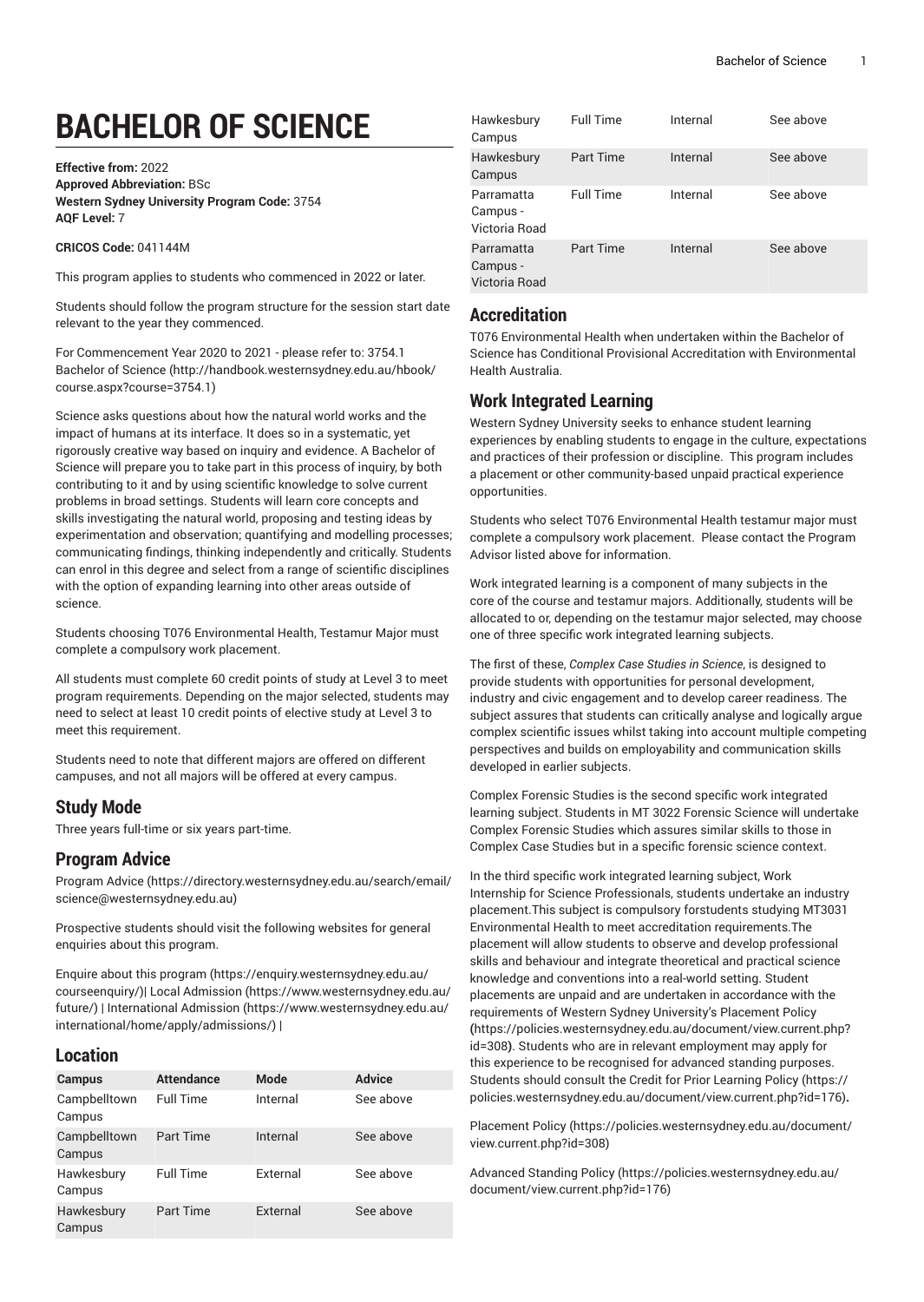# **Admission**

Assumed Knowledge: Students should have at least two unit English, and two unit science (any science) and two unit mathematics at year 12 equivalent.

Applications from Australian and New Zealand citizens and holders of permanent resident visas may be made via the Universities Admissions Centre (UAC) or directly through the Western Portal. Use the links below to apply via UAC or Western Sydney University. Applications made directly to Western Sydney do not have an application fee.

#### <http://www.uac.edu.au/> <https://westernsydney.uac.edu.au/ws/>

Applicants who have undertaken studies overseas may have to provide proof of proficiency in English. Local applicants who are applying through the Universities Admissions Centre (UAC) will find details of minimum English proficiency requirements and acceptable proof on the UAC website. Local applicants applying directly to the University should also use the information provided on the UAC website.

International students currently completing an Australian Year 12 in or outside Australia, an International Baccalaureate in Australia or a New Zealand National Certificate of Educational Achievement (NCEA) level 3 must apply via UAC International.

#### <http://www.uac.edu.au/>

All other International applicants must apply directly to the University via the International Office.

International students applying to the University through the International Office can find details of minimum English proficiency requirements and acceptable proof on their website.

[International Office \(http://www.westernsydney.edu.au/international/\)](http://www.westernsydney.edu.au/international/)

Overseas qualifications must be deemed by the Australian Education International - National Office of Overseas Skills Recognition (AEI-NOOSR) to be equivalent to Australian qualifications in order to be considered by UAC and Western Sydney University.

# **Program Structure**

Qualification for this award requires the completion of 240 credit points which includes 80 credit points of core subjects plus 80 credit points of subjects taken as a Science major plus 80 credit points of elective subjects.

There are two exceptions to this: For T076 Environmental Health, students must complete 80 credit points of core subjects plus 120 credit points of Environmental Health subjects plus 40 credit points of elective subjects.

Students selecting T049 Forensic Science must use their elective units to complete 0143 Crime Scene Investigation to meet industry requirements. All students must complete 60 credit points at level 3 or above.

Depending on the major selected, students may need to select at least 10 credit points of flexible study at Level 3 to meet this requirement.

Subjects are 10 credit points each unless otherwise indicated.

# **Core Subjects**

All students are required to complete the following two subjects:

| Subject                    | Title                  | <b>Credit</b><br><b>Points</b> |
|----------------------------|------------------------|--------------------------------|
| NATS 1019                  | Scientific Literacy    | 10                             |
| <b>CHEM 1008</b>           | Introductory Chemistry | 10                             |
| <b>Total Credit Points</b> |                        | 20                             |

**NOTE: Students are allocated a core subject from the following areas depending on the major chosen. Students should consult the sequence of subjects identified for each major.**

| <b>Subject</b>                               | <b>Title</b>                                 | <b>Credit</b><br><b>Points</b> |
|----------------------------------------------|----------------------------------------------|--------------------------------|
|                                              | Students are allocated two of the following: | 20                             |
| <b>BIOS 1001</b>                             | <b>Biodiversity</b>                          |                                |
| BIOS 1012                                    | Cell Biology                                 |                                |
| <b>CHEM 1012</b>                             | <b>Essential Chemistry</b>                   |                                |
| Students are allocated one of the following: |                                              | 10                             |
| <b>MATH 1026</b>                             | <b>Quantitative Thinking</b>                 |                                |
| MATH 1014                                    | Mathematics 1A                               |                                |
| <b>MATH 1003</b>                             | <b>Biometry</b>                              |                                |
|                                              | Students are allocated one of the following: | 10                             |
| <b>MATH 2001</b>                             | <b>Advanced Calculus</b>                     |                                |
| <b>BIOS 2042</b>                             | Biochemistry                                 |                                |
| <b>NATS 2019</b>                             | <b>Forensic and Environmental Analysis</b>   |                                |
| <b>NATS 2042</b>                             | Science Research Methods                     |                                |
| <b>CHEM 2001</b>                             | <b>Analytical Chemistry</b>                  |                                |
| <b>PUBH 2010</b>                             | Epidemiology                                 |                                |
|                                              | Students are allocated one of the following: | 10                             |
| <b>NATS 3008</b>                             | <b>Complex Forensic Studies</b>              |                                |
| <b>NATS 3044</b>                             | <b>Complex Case Studies in Science</b>       |                                |
| <b>NATS 3045</b>                             | Work Internship for Science Professionals    |                                |
|                                              | Students are allocated one of the following: | 10                             |
| <b>NATS 3027</b>                             | <b>Laboratory Quality Management</b>         |                                |
| <b>NATS 3015</b>                             | <b>Field Project 1</b>                       |                                |
| <b>BIOS 3012</b>                             | <b>Conservation Biology</b>                  |                                |
| <b>NATS 3040</b>                             | <b>Topics in Medical Science</b>             |                                |
| <b>Total Credit Points</b>                   |                                              | 60                             |

**Majors**

Students are required to complete eight major subjects from one of the following testamur majors. Students selecting T076 Environmental Health are required to complete twelve major subjects.

Agrifood, [Testamur](https://hbook.westernsydney.edu.au/majors-minors/agrifood-ug-testamur-major/) Major [\(https://hbook.westernsydney.edu.au/](https://hbook.westernsydney.edu.au/majors-minors/agrifood-ug-testamur-major/) [majors-minors/agrifood-ug-testamur-major/\)](https://hbook.westernsydney.edu.au/majors-minors/agrifood-ug-testamur-major/)

Animal Science, [Testamur](https://hbook.westernsydney.edu.au/majors-minors/animal-science-ug-testamur-major/) Major ([https://](https://hbook.westernsydney.edu.au/majors-minors/animal-science-ug-testamur-major/)

[hbook.westernsydney.edu.au/majors-minors/animal-science-ug](https://hbook.westernsydney.edu.au/majors-minors/animal-science-ug-testamur-major/)[testamur-major/](https://hbook.westernsydney.edu.au/majors-minors/animal-science-ug-testamur-major/))

Applied Physics, [Testamur](https://hbook.westernsydney.edu.au/majors-minors/applied-physics-ug-testamur-major/) Major ([https://](https://hbook.westernsydney.edu.au/majors-minors/applied-physics-ug-testamur-major/)

[hbook.westernsydney.edu.au/majors-minors/applied-physics-ug](https://hbook.westernsydney.edu.au/majors-minors/applied-physics-ug-testamur-major/)[testamur-major/](https://hbook.westernsydney.edu.au/majors-minors/applied-physics-ug-testamur-major/))

Biology, [Testamur](https://hbook.westernsydney.edu.au/majors-minors/biology-ug-testamur-major/) Major [\(https://hbook.westernsydney.edu.au/majors](https://hbook.westernsydney.edu.au/majors-minors/biology-ug-testamur-major/)[minors/biology-ug-testamur-major/](https://hbook.westernsydney.edu.au/majors-minors/biology-ug-testamur-major/))

[Chemistry,](https://hbook.westernsydney.edu.au/majors-minors/chemistry-ug-testamur-major/) Testamur Major [\(https://hbook.westernsydney.edu.au/](https://hbook.westernsydney.edu.au/majors-minors/chemistry-ug-testamur-major/) [majors-minors/chemistry-ug-testamur-major/\)](https://hbook.westernsydney.edu.au/majors-minors/chemistry-ug-testamur-major/)

[Environmental](https://hbook.westernsydney.edu.au/majors-minors/environmental-health-ug-testamur-major/) Health, Testamur Major ([https://](https://hbook.westernsydney.edu.au/majors-minors/environmental-health-ug-testamur-major/) [hbook.westernsydney.edu.au/majors-minors/environmental-health-ug](https://hbook.westernsydney.edu.au/majors-minors/environmental-health-ug-testamur-major/)[testamur-major/](https://hbook.westernsydney.edu.au/majors-minors/environmental-health-ug-testamur-major/))